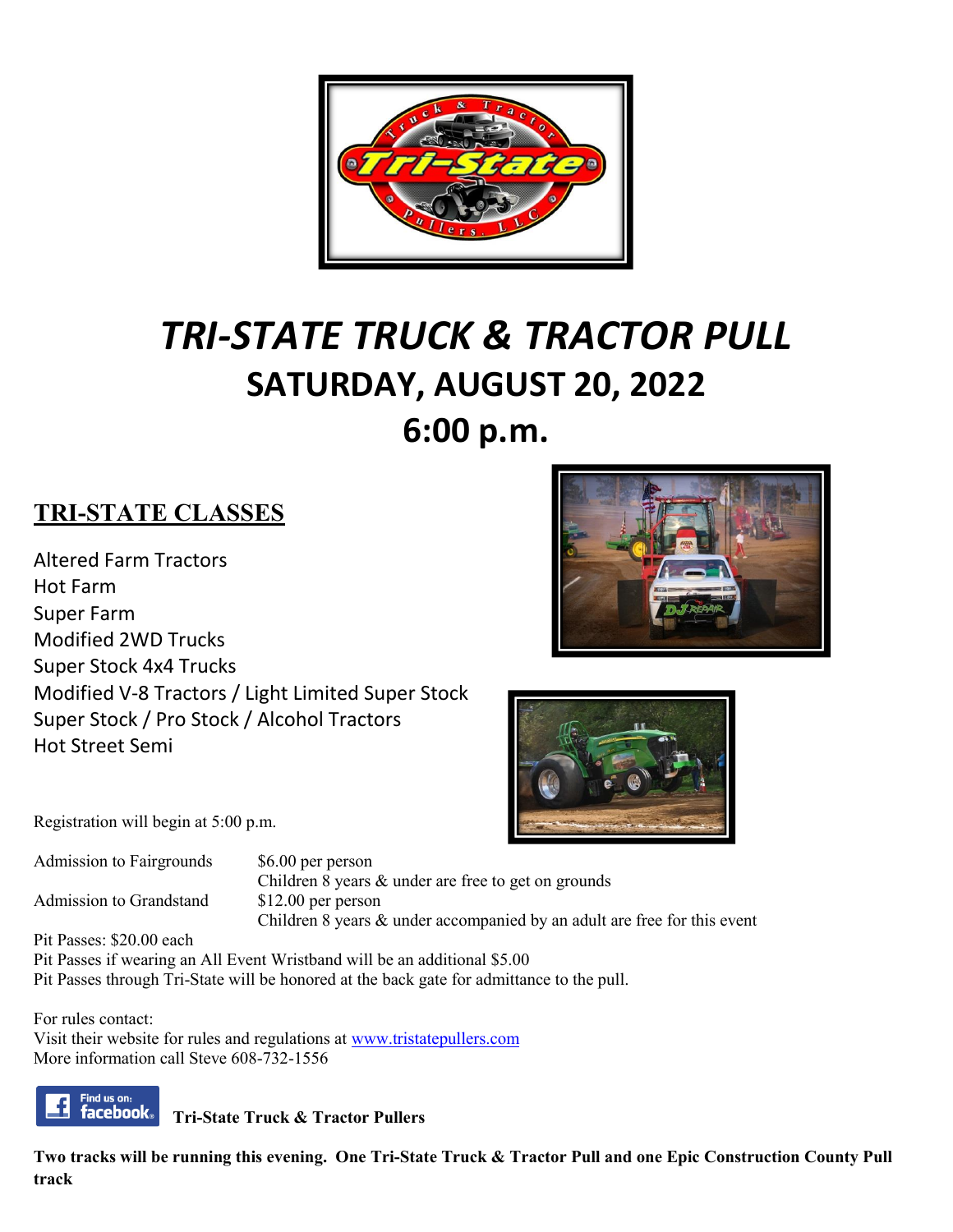

# *COUNTY OPEN TRUCK & TRACTOR PULL & ECI PULLERS ASSOCIATION* **SATURDAY, AUGUST 20, 2022 6:00 p.m.**

One Hook Only

#### **Grant County Classes**

8,500 lbs Non Turbo; 18.4 Tires; 7MPH 9,000 lbs Modified Farm 12,500 lbs Farm Stock Tractor w/turbo; 20.8 Tires; 10MPH 13,000 lbs Farm Stock Tractor w/turbo; 20.8 Tires; 12MPH 15,000 lbs Farm Stock Tractor w/turbo; 20.8 Tires; 10MPH

#### **REGISTRATION STARTS AT 5:00 P.M.**

Admission to Fairgrounds \$6.00 per person Children 8 years & under are free to get on grounds Admission to Grandstand \$12.00 per person Children 8 years & under accompanied by an adult are free for this event Pit Passes: \$20.00 each

Pit Passes if entering wearing an All Event Wristband will be an additional \$5.00

More information contact: Chad Wieland (608) 822-5125 Randy Oyen (608) 331-0767

Rules are on the next page.

**Two tracks will be running this evening. One Tri-State Truck & Tractor Pul and one Epic Construction County Pull track**